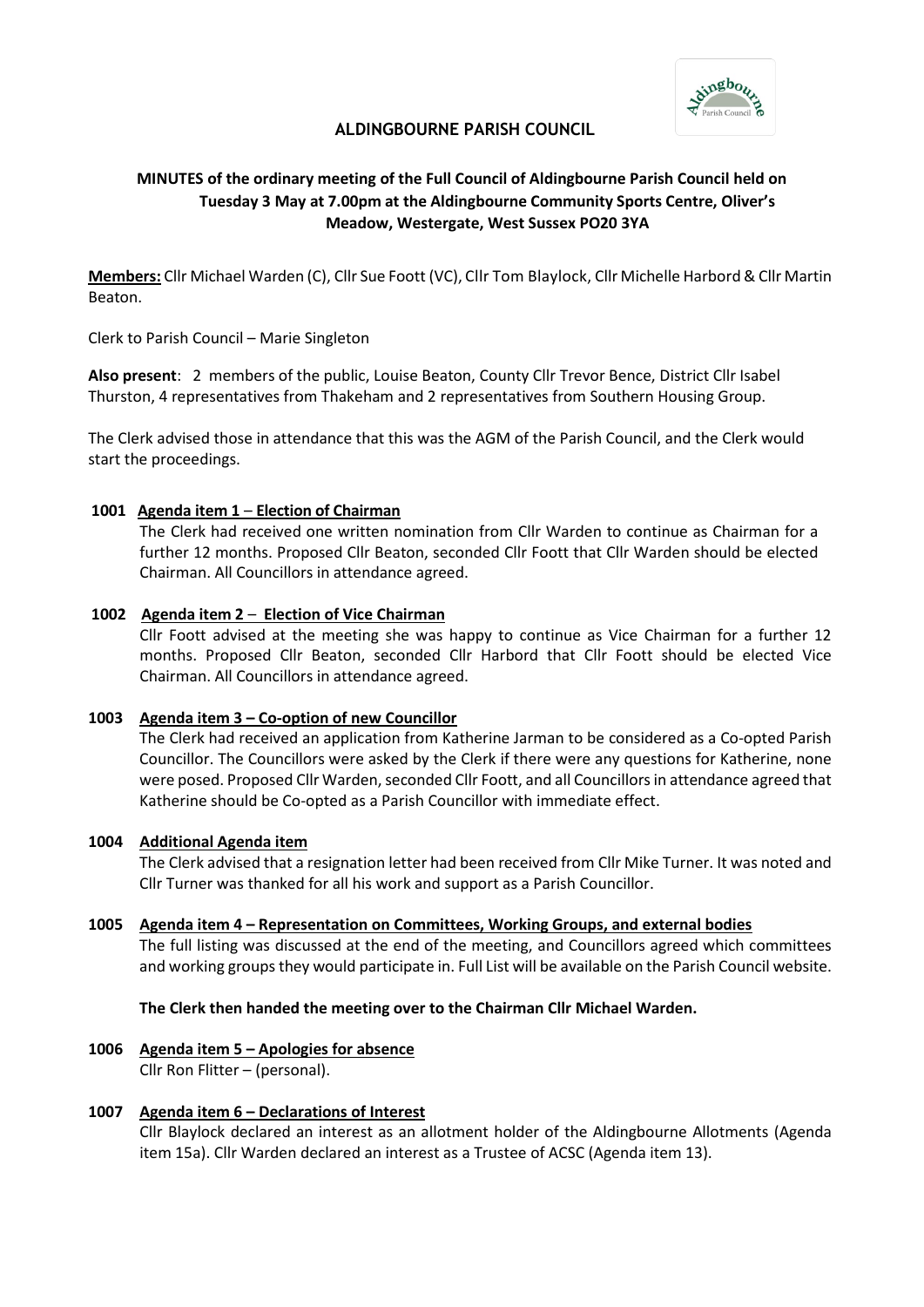## **1008 Agenda item 7 – Presentation by SHG and Thakeham**

**Land north of Lees Yard (Wings 2) AL/141/21/RES**: South Housing Group and Thakeham advised that Arun District Council had refused the above application on design grounds. Cllr Harbord asked if they had provided ADC with the comments from the Parish Council and they advised they had. They then explained adjustments to the design which includes the following:-

- Retention of screening from Lidsey Road.
- The relocation of the central open space so that houses front onto the green area.
- Parking has been moved from the entrance.
- The revised submission has 2 houses that are adaptable. The Parish Council has objected to this based on inclusivity. Cllr Harbord asked how the houses would be able to be adapted to individual needs and who would pay for the cost of any adaptations if the houses were already build?
- Community allotments have also been provided and would be open to other residents and conveyed to APC.
- Outline consent had been given for 38 dwellings, a mix of 2, 3 and 4 bed homes, the Community Land Trust will have some homes for people with local connections.

Cllrs advised that the design was much better than the previous submission and agreed it had addressed some of their concerns, however SHG and Thakeham were asked to have a look at the public access to the bus stops as there is no paving shown. The other major discussion point was over the removal of site vegetation and trees. Their previous development at Wings Nursery had seen a decimation of this, and Cllrs asked that this was not repeated, especially having seen the report from ADC that advised that it was the contractors that had removed the trees and not as previously advised at the request of ADC. Cllr Beaton requested that assurances should be given that everything will remain at this site and the Parish Council was insisting on this in writing, it was also requested that we expected that the hedges that had been removed at Wings Nursery should be replaced. The Parish Council were advised that detailed plans will show clearly what is to be protected during construction.

## **Cllr Trabucco joined the meeting 7.30 pm.**

## **1009 Agenda item 8 – Public Session**

Nothing to report from the members of the public in attendance. Cllr Warden advised that a resident was due to address the meeting regarding an oak tree in Olivers Meadow but was unable to attend. The tree was previously subject to a report, and it was agreed that the Parish Council would check the report to see if any recommended works were required.

**ACTION – Cllr Harbord agreed to investigate when the report was written and provide a copy to the Clerk.**

## **1010 Agenda item 9 - Minutes of the Previous Full Council Meeting held 5 April 2022 for approval**

The minutes of the Full Council meeting dated 5 April 2022 were presented to members where upon it was unanimously RESOLVED that they should be adopted and signed as a true and accurate record of the meeting that had taken place. Proposed Cllr Foott, seconded Cllr Warden. Cllr Warden signed the minutes.

## **1011 Agenda item 10 - Matters to be noted from the minutes of the Council meeting held on 5 April 2022:**

The Clerk confirmed the outstanding action items were as follows:- Item 919, awaiting response from Mike Kennedy regarding maintenance of the Westergate Bus Shelter – this item can now be removed as this was deemed not necessary at this time. Item 926, updating of Financial Regulations, now complete and on this agenda for approval. Item 960 issue of speeding on Hook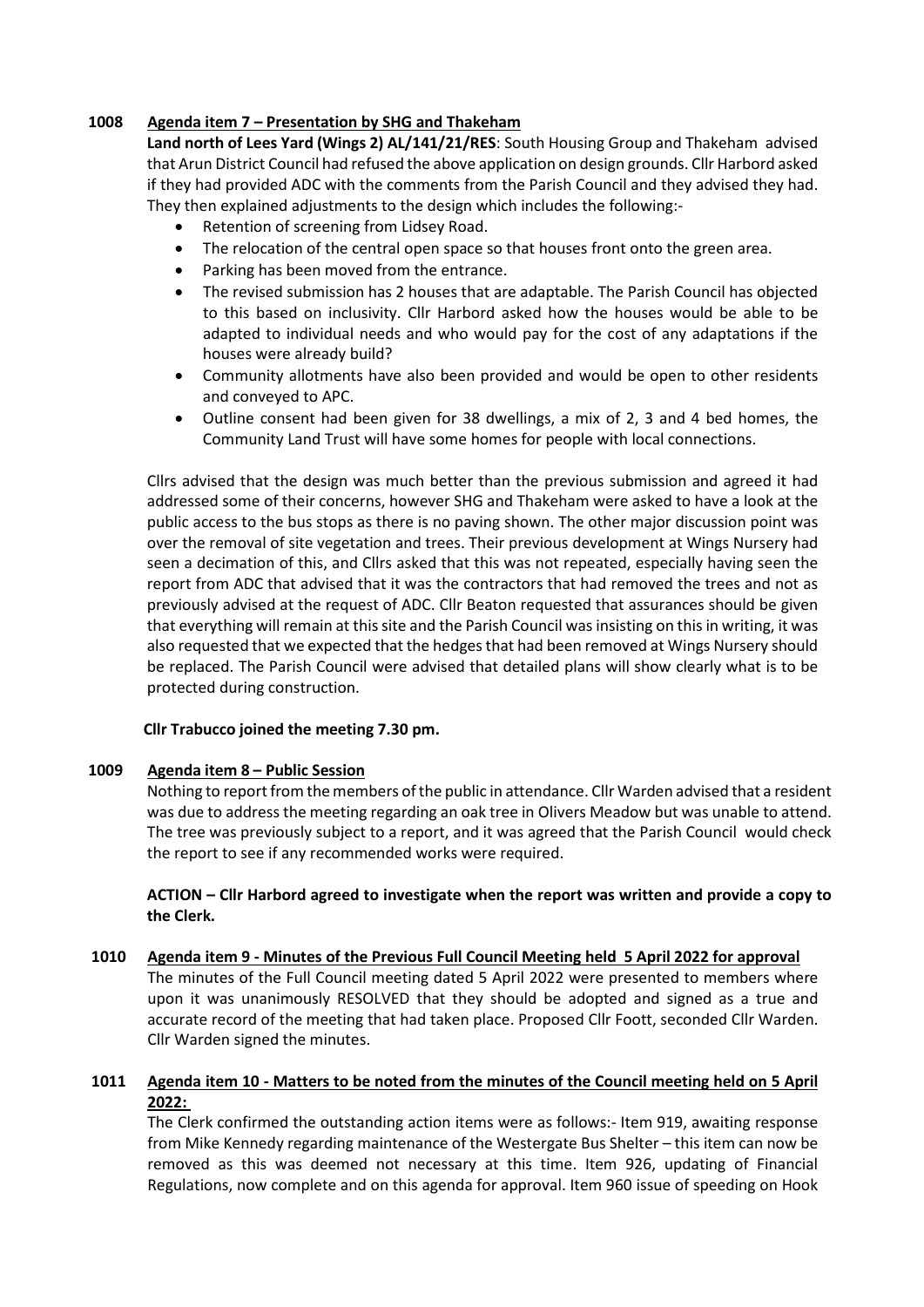Lane and Oving Road, e-mail update circulated 28.04.22 from a resident Mark Ashwell and Cllr Bence confirmed at this meeting that this issue has been referred to a higher committee at WSCC due to the level of work and funding that is required, and that WSCC are looking at the wider area, a list of the works that they are considering is not available. Item 967 allotments, review of tenants completed, and new invoices and leases have been sent out. IT/Media Strategy brief, item 983 (f) still to be put together. Asset Register – item 983 (g) has been moved to a new format and been approved by the Finance Committee. Item 988 Orchard Gardens, the Clerk confirmed that the online form to the Police Rural Crimes Unit had been completed. All outstanding items have been moved to the next actions list to ensure they are not missed. All other items on the action check list had been fully resolved.

# **ACTION – Clerk to move any outstanding items to the next action list.**

**1012 Agenda item 11 - To consider any Chairman's actions that cannot wait until the next meeting.** It was noted that the Model Standing Orders had been re-issued, however the Clerk requested that the approval, should be moved to the next meeting as NALC had just informed Parish Councils that changes had been made.

Cllr Warden reiterated that training was available for all Councillors and to let the Clerk know if anything was required.

# **1013 Agenda item 12 – To note minutes of the planning meeting held 12 April 2022**  The minutes of the meeting were noted.

## **1014 Agenda item 13 - Aldingbourne Community Sports Centre**

Cllr Warden provided an update on the possible purchase of CCTV to upgrade the current system at the ACSC. The Parish Council had been advised by our Data Protection Officer that this would now require a CCTV Policy to be in place as well as a Personal Impact Assessment to comply with GDPR requirements if the Parish Council owned the equipment. A discussion took place, and the Clerk was asked to check with the RFO on whether it was possible to gift this to a third party and to advise on any implications. Cllr Trabucco requested it be noted again that he was not in agreement with this purchase as he felt it was disproportionate to the need. Should the Parish Council go ahead with the purchase it was agreed that the 50% deposit that was required by the contractor was acceptable. It was noted that no formal meeting of the ACSC had taken place in April 2022. The meeting with BRMC had still to be held and that the Fun Day on the 24 July 2022 was going ahead and Councillors should let Cllr Warden know if they would like to be involved.

## **ACTION – Clerk to contact RFO regarding the purchase of the CCTV equipment.**

## **1015 Agenda item 14 - County, District Councillor's, PCSO Reports:**

District Cllr Isabel Thurston reported on the following:-

- Regarding the issue at Orchard Gardens that was raised at the previous meeting, as there was no application in place with ADC there was nothing that could done to help, and it was agreed that the referral to the Police Rural Crimes Unit was the correct course of action.
- It was noted that the Pye Homes application AL/107/21/ PL had been deferred as ADC were unhappy with the access owing to the narrow entrance route.
- Application AL/129/21/OUT land adjacent to Woodgate Nurseries had been approved by ADC. It was noted that APC were concerned to hear that this had been approved despite the objection that had been provided via our Planning Consultants, the Clerk to circulate to Councillors the Officers report.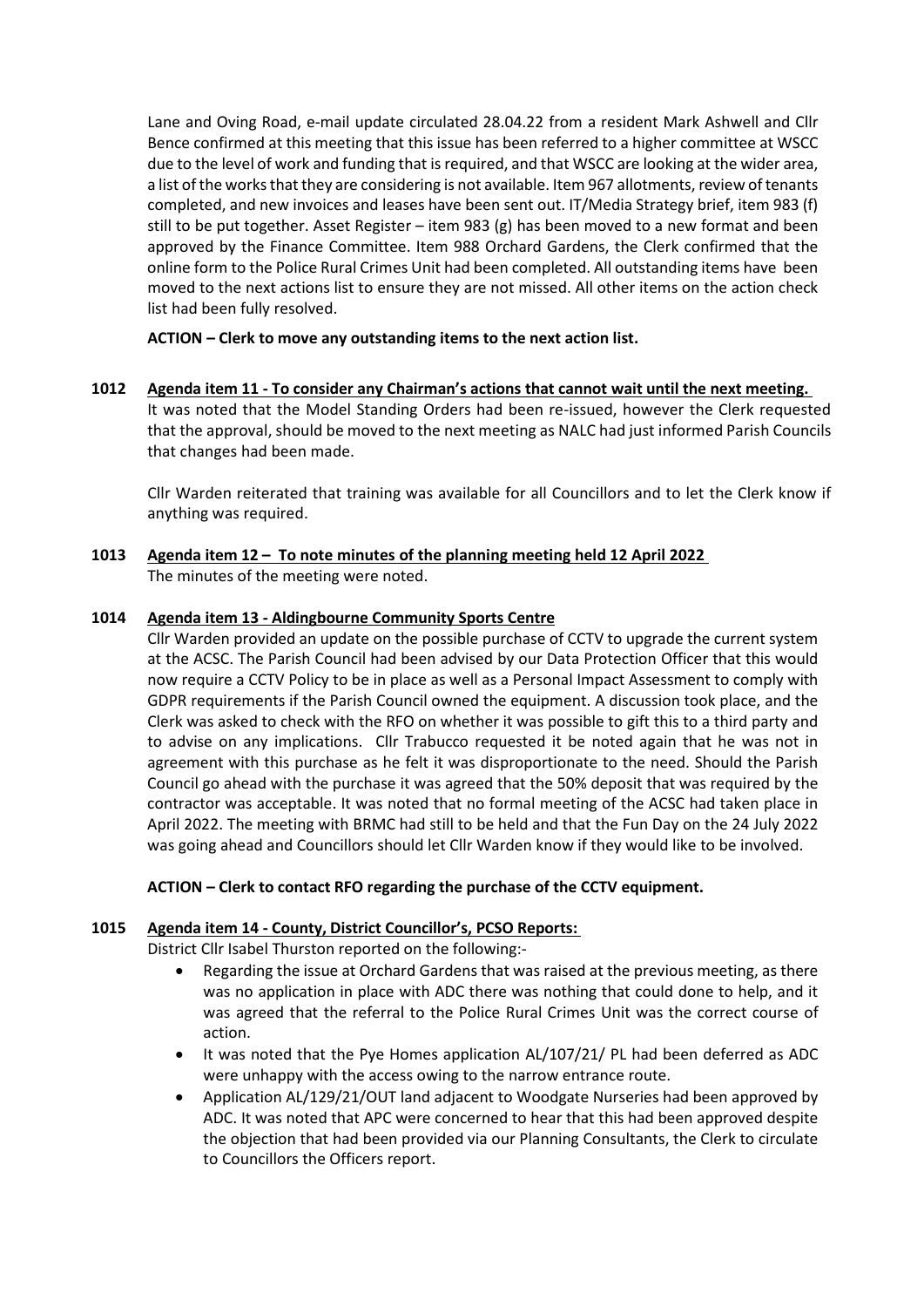- It was noted that The Environment Act makes it compulsory for developers to show net biodiversity gain and ADC must review its Local Plan and the implications it has. This is still currently on hold. The Environment Agency report has still not been received and this will need to be checked to see whether ADC adhere to the findings of the report when making their decisions on planning applications.
- Cllr Trabucco asked about the biodiversity policy and was advised that this was still being worked on by ADC and consultants were preparing a biodiversity report. Cllr Thurston is still advocating that they invest in getting their own ecology officers as ADC have indicated that they will no longer be using Chichester and the ecology reports may be coming from Kent.
- Regarding Enforcement Officers, there are still issues with the retention of staff within planning and they are recruiting now. Cllr Thurston will look into the list that we have sent to the Enforcement Officer and see if she can provide an update.

County Cllr Trevor Bence reported on the following:-

- Speeding on Nyton Road Cllr Bence had met with the residents and advised that speed bumps are not possible on a B road, but APC could instal flashing speed signs if deemed appropriate.
- He thanked APC for supporting the meeting that Walbertons' Parish Council had arranged over the A27 bypass concerns and recommended air quality monitoring and traffic modelling reports, given the amount of house building in the area. Cllr Trabucco asked should it be BEW who were undertaking these recommendations, but it was agreed that ADC should be undertaking these surveys.
- Cllr Harbord asked about the proposals for pedestrian crossings along Nyton Road and was advised the pedestrian crossing due to be installed outside Ormiston Academy and crossing points near the new Care Home are being progressed but slowly.

## **1016 Agenda item 15 - To receive reports from the following Working Groups/Societies/Clubs**

- a) Allotments The new fencing had been completed and the position of the water meter found.
- b) Footpaths Work is still to be started on footpath 300 and at this point they will inspect 299 at the same time.
- c) ADALC Cllr Warden proposed suggested wording on a motion for an item to be included on the next ADALC agenda, on over development of south-eastern counties. After a discussion it was agreed that the letter should be addressed to the Secretary of State and copied to members of ADALC for information.
- d) APC/ACSC Development Working Party The user group drop-in session had been well attended with over 20 people participating. Both AiRS and the Architect had answered questions on the community survey and the proposed new build design. Cllr Warden advised all parties would provide notes which would be circulated to members of the working party. The AiRS Community Survey report was circulated to all Councillors 28.04.22 and was noted.
- e) SSWP (Street Scene Working Party) Cllr Harbord provided a budget for the Big Jubilee Lunch of £635. The cost was approved, proposed Cllr Harbord, seconded Cllr Beaton, all Councillors in agreement. The posters and banner formats had been agreed and should be ready week commencing 9 May 2022. The lunch has now been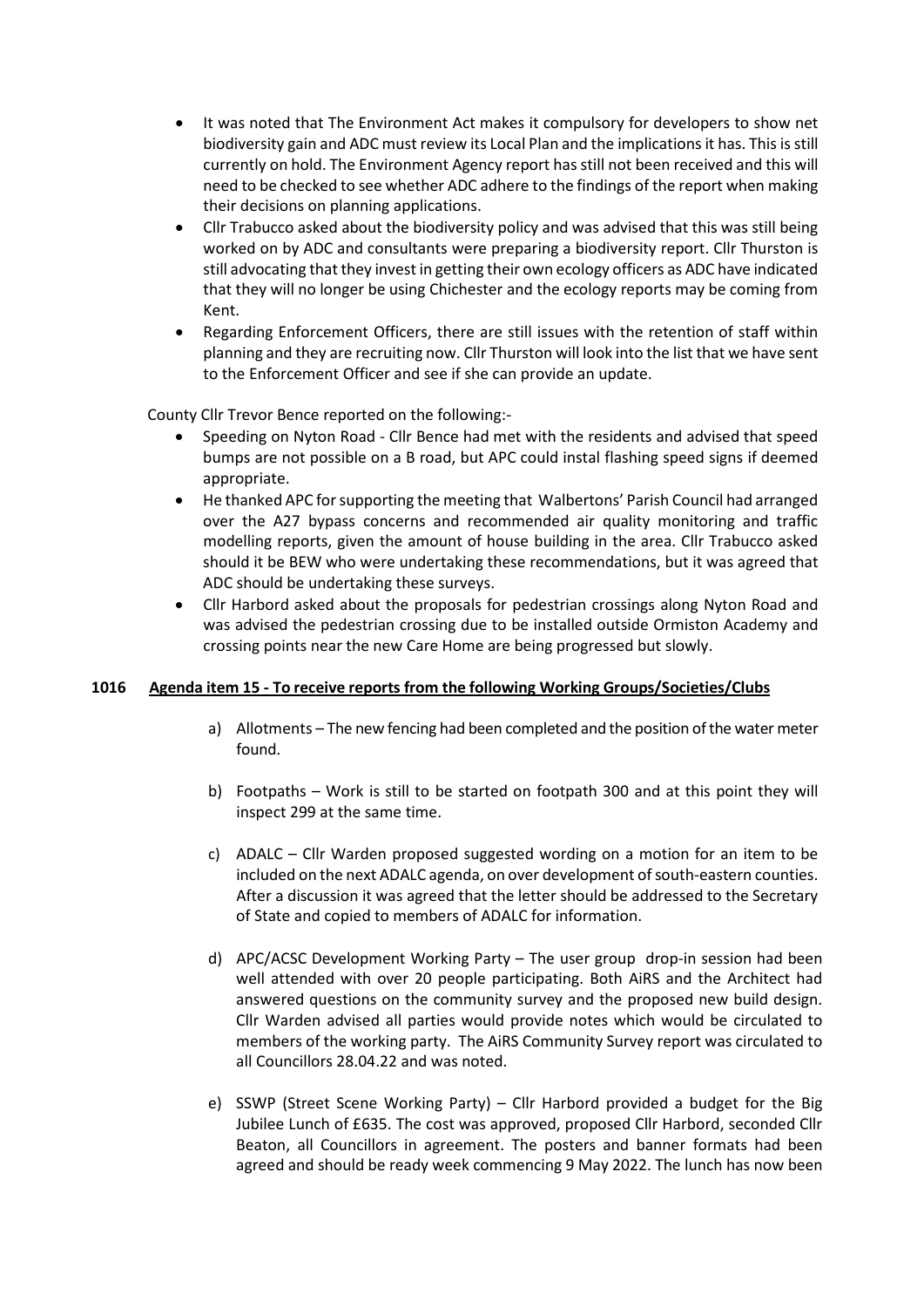advertised and is also on the Parish Council website. 23 bookings have been received already and Councillors were asked to e-mail Cllr Harbord if they wanted any places.

- f) WSALC A training programme for Councillors is still in place as is the admin support from Mulberry & Co. A meeting will be held in June 2022 to review the situation. They are looking at the NALC pay scales and recruitment of Parish Clerks.
- g) Arun Joint Action Group Cllr Warden advised he would be attending the initial meeting on the 16 June 2022 to see what is happening and will report back. It was suggested that rather than a separate group that all Parish Councils in Arun should be working together under ADALC.

#### **1017 Agenda item 16 – Correspondence/Consultations To note the receipt of the any correspondence**.

# • Summer Road Safety Stakeholder Virtual Briefing 28.04.22 – circulated 11.04.22 – noted.

- West Sussex Fire & Rescue Service Community Risk Plan 2022-2026 circulated 04.4.22 – noted.
- Community Events at Eastergate Village Hall circulated 12.04.22 noted.
- WestSussexBus engagement project on local bus services circulated 04.04.22 (copy on website and Facebook Page) – noted.
- South Downs Newsletter for April circulated 14.04.22 noted.
- NALC Fighting Climate Change paper circulated 19.04.22 noted.
- To note Councillor Mapping by Processmatters2 has been completed and link circulated 28.04.22 – noted.

# **1018 Agenda item 17 – Finance**

- a. The Finance Minutes 26.04.22 and action items listing recommendations were noted, Cllr Beaton commented on the wording for the earmarked funds, and it was agreed that the wording would be amended to reflect the decision that the earmarked funds should include professional/legal fees as well as for the rebuilding of the ACSC.
- b. The Budget Plan and Outturn for 2021/2022 were noted.
- c. The allocation of general and earmarked reserves recommendations as per the Finance Minutes 26.04.22 were approved as per the above with word changes, proposed Cllr Warden, seconded Cllr Beaton. Clerk to advise RFO so this agreement is reflected in the finance system and end of year allocations.
- d. The Internal Audit 2021/2022 update report was noted.
- e. The Grant Application Policy was presented, proposed Cllr Trabucco, seconded Cllr Beaton that the policy should be adopted. All Councillors in agreement.
- f. The Financial Regulations Policy for 2022/2023 had been amended to reflect the changes in our move to online banking, proposed Cllr Warden, seconded Cllr Beaton that the policy should be adopted. All Councillors in agreement.
- g. A move of the finance software to the Rialtas Cloud as per Finance Minutes was approved. Proposed Cllr Warden, seconded Cllr Trabucco. All Councillors in agreement.
- h. A quote had been received from Totally Blocked Ltd for remedial work required at ACSC following the drains survey – cost £12,492 (inc VAT) – Cllr Warden advised that he would discuss this with the ACSC Trustees to confirm what is required.
- i. An update on the Toilet Refurbishment plans at the ACSC had been received along with drawings and recommendations from the Architect on contractors. The drawings and plans were noted, and it was agreed by all Councillors that the project should proceed.